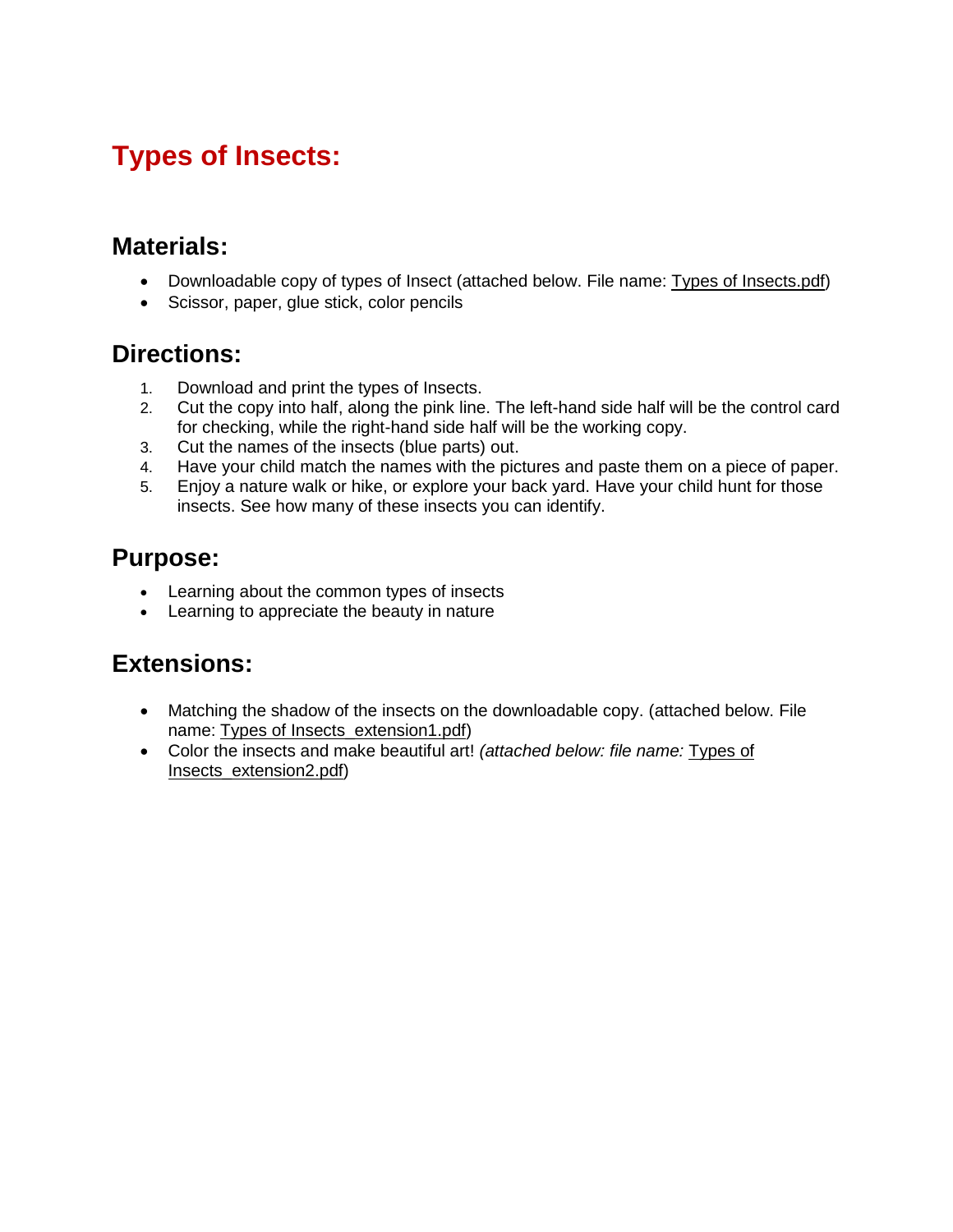## **Parts of an Insect:**



## **Materials:**

- Downloadable copy of Parts of a Butterfly and control (attached below)
- Art supplies
- Collections from a nature walk (leaves, sticks, acorns etc.)
- Your imagination!

#### **Directions:**

- 1. Download and print the Parts of a Butterfly. Have your child label the parts.
- 2. Color the different parts in different colors (example, head in brown, antennae in green, wings in red etc.)
- 3. Enjoy a nature walk or hike, or explore your back yard.
- 4. Collect leaves of different shapes and sizes, sticks, acorns etc. for the extension below.

#### **Purpose:**

- Learning about the parts of an insect
- Learning to appreciate the beauty in nature

## **Extensions**

 On a piece of paper try to create different insects using the different natural materials you have collected from your walk. Try to use a different piece of nature for the different parts of the insect (for example, leaves for the wings, stick for the body, acorn for the head etc.). Examples of artwork from Pinterest are above.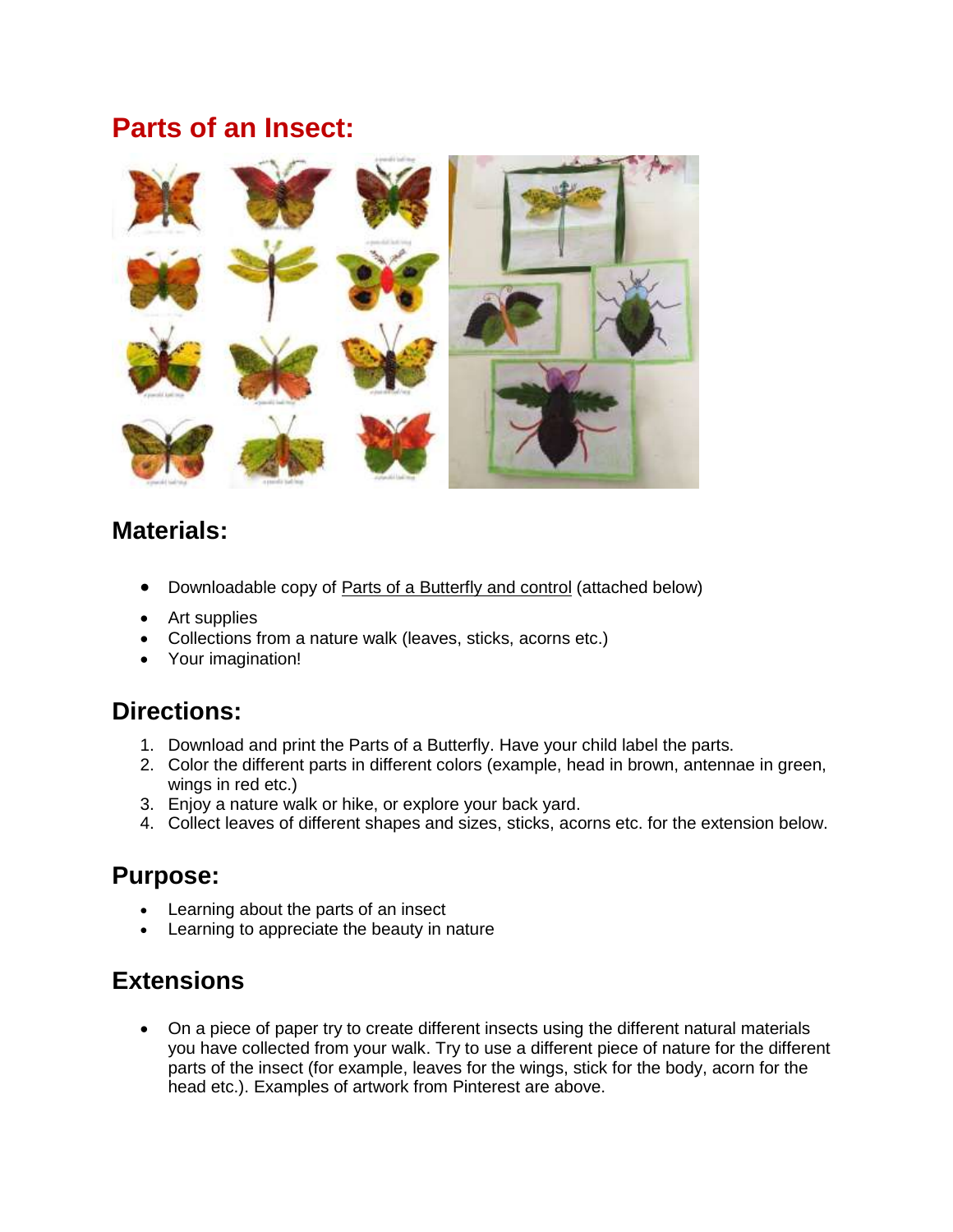## **Insect Habitats:**



### **Materials:**

- Crayons or color pencils
- Natural materials like twigs, bark, rocks, pinecones
- Either an empty can (both ends open) or plastic bottle
- Rope or twine
- scissors

## **Directions:**

- 1. Enjoy a walk outdoors. Hunt for insects.
- 2. When your child finds an insect, take a picture of the insect. Ask him/her to observe where it was found, e.g. on the branch of a tree? a leaf? or a flower?
- 3. Have your child draw an illustration of the insect (or print the picture if you are able to) and an illustration of the habitat on the back of the picture of the insect. Make a booklet of insects you found.

## **Purpose:**

- Learning about the habitat of insects
- Learning to protect the environment

## **Extensions:**

- Have your child create an insect habitat using twigs, pinecones, and large plastic bottles or cans
	- 1. Cut the top and bottom portion of a plastic bottle off so that all that is left is the cylinder of the bottle (cut that cylinder in half). Alternatively, use a can with both ends removed.
	- 2. Stuff the cylinders with twigs and other materials so that you have created lots of nooks and crannies. Stuff them fully so they can't be blown away.
	- 3. Tie twine or rope around the bottle and hang it where it will stay fairly stable.
	- 4. You can also secure one on the ground between two supports like bricks to see what different kinds of bugs you will find on the ground.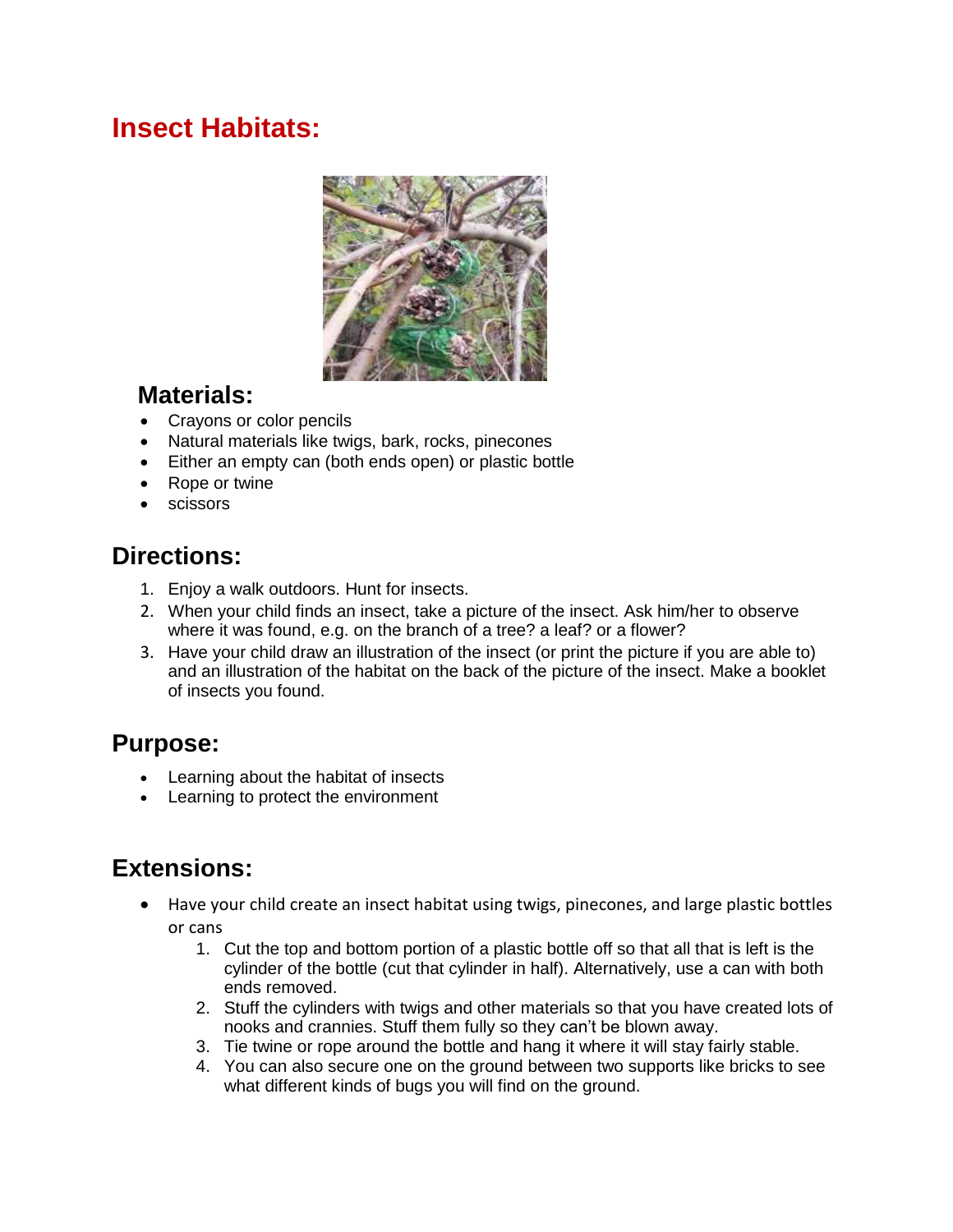# **Life cycle of an insect:**

## **Materials:**

- Downloadable copy of the lifecycle of a butterfly attached below (File name: Butterfly lifecycle)
- Scissor, glue stick, color pencils
- For extension: a paper plate, white beans, one rotini pasta, one small shell pasta, one bowtie pasta

## **Directions:**

- **1.** Print out the copy of Lifecycle of a Butterfly.
- 2. If you have the book of the very hungry caterpillar at home, read the book to your child, or let him/her read it. If you don't have it, you may let your child watch or listen to the story via the YouTube link below: <https://www.youtube.com/watch?v=75NQK-Sm1YY>
- 3. Page 1 is the control. Have your child color page 4.
- 4. Cut and paste the images on page 4 onto page 2.

### **Purpose:**

- Learning about the life cycle of an insect
- Learning to appreciate the beauty in nature

#### **Extensions:**

- 1. Make the "Life Cycle of a Butterfly" with pasta on paper plate.
- 2. Draw two perpendicular lines across the plate, dividing it into four sections as shown.
- 3. Collect four leaves from outside, and put them on the four sections on the paper plate.
- 4. Have your child put a few white beans on the top left leaf (egg), one rotini pasta on the top right leaf (caterpillar), one small shell pasta on the bottom right leaf (chrysalis), and one bowtie pasta on the bottom left leaf (butterfly)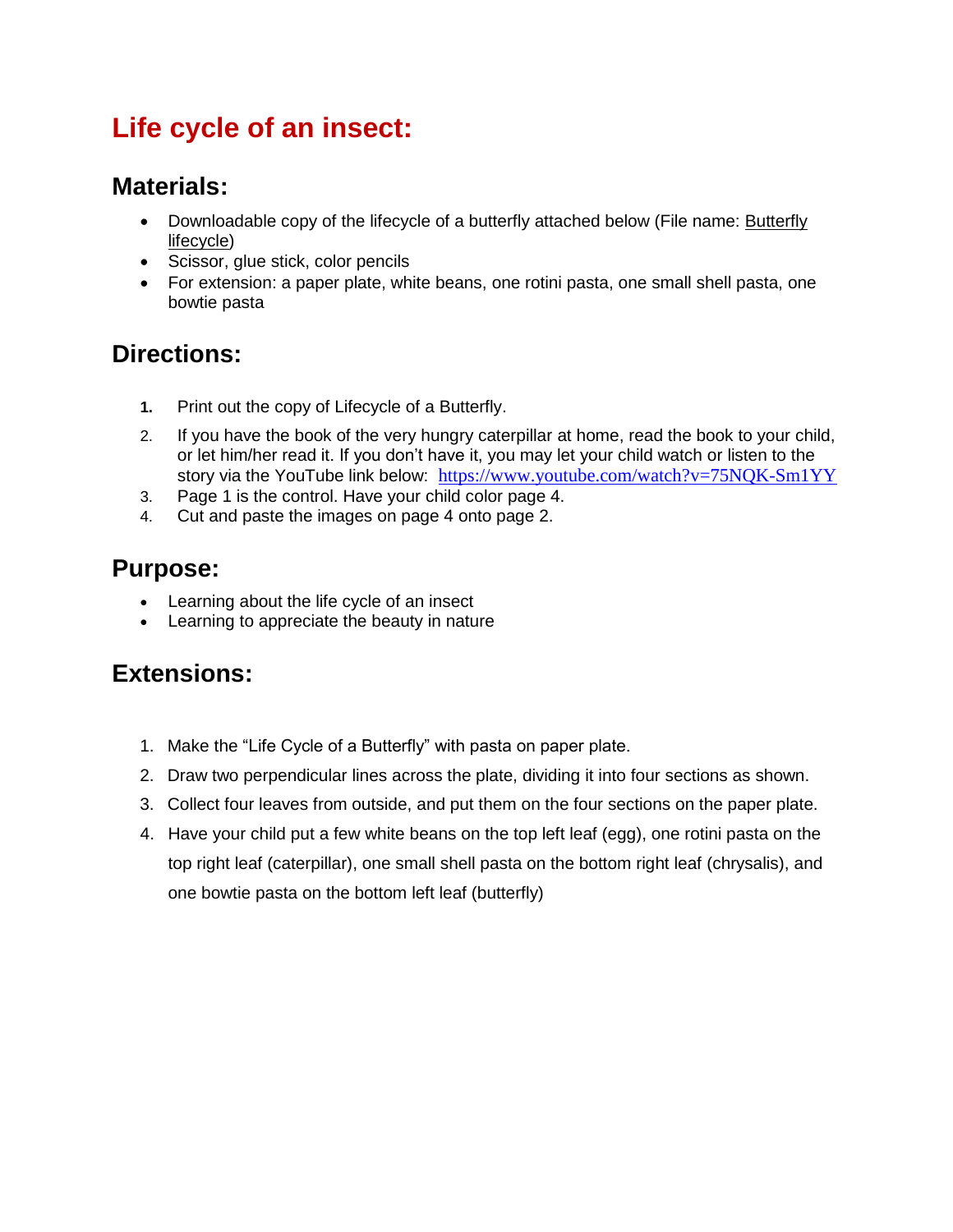

This shows step 2

This shows step 4

# **Insects and Their Products:**





bee honey

#### **Materials:**

- Document: Insect and their Products (attached below)
- Art supplies and paper

#### **Directions:**

- 1. Print out the "Insects and their Products mixup" sheets.
- 2. Have your child draw a line connecting each insect to the product that they contribute. (You can keep the Insect and their Products Control handy for double-checking.)
- 3. Color the insects and products on the black line sheets. Label each insect and product.
- 4. Create a booklet with these images.

#### **Purpose:**

- To learn and understand how insects help humans
- To develop an appreciation of the natural world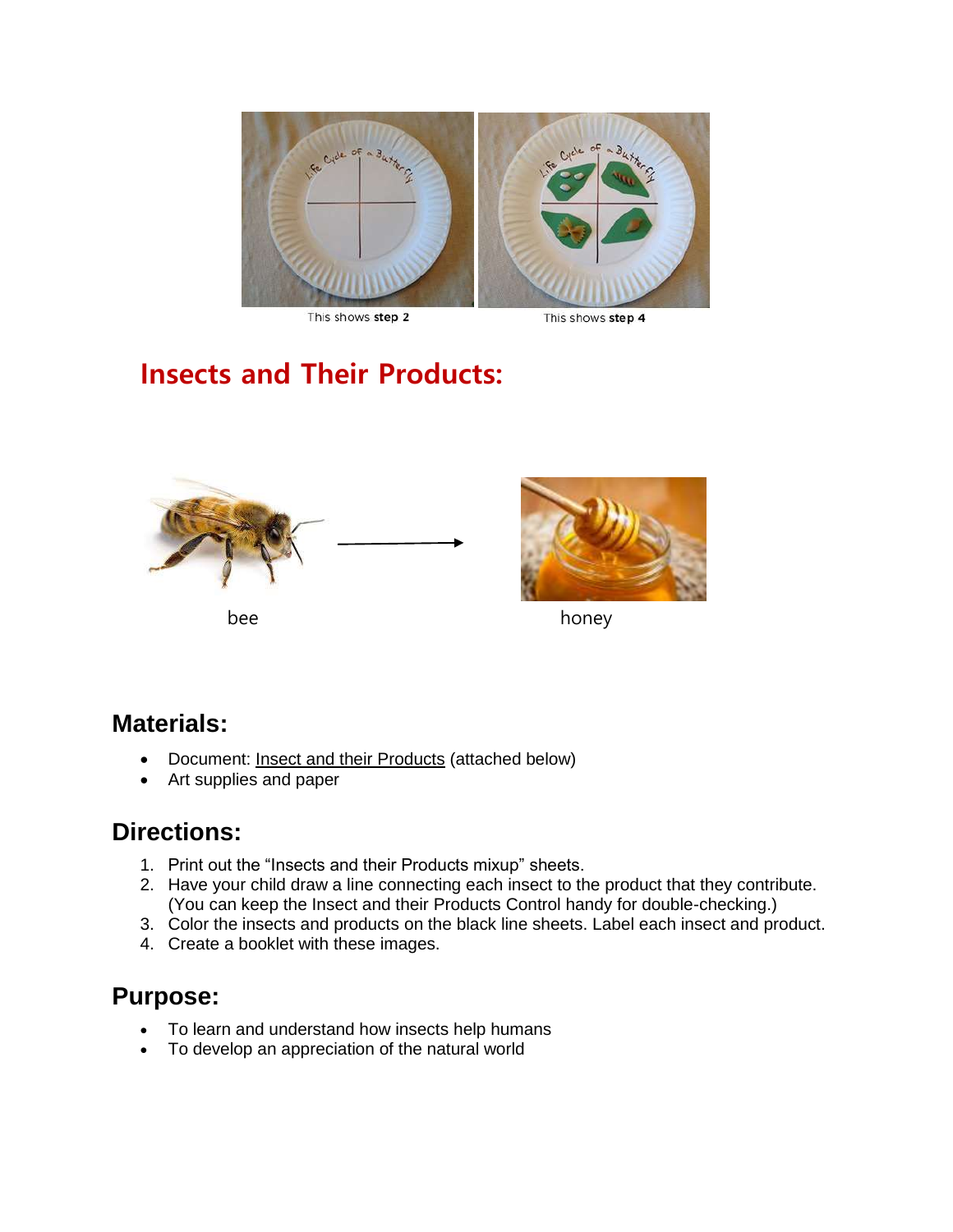## **Extensions**

- Older children can research what part of the world these insects are native to, and the story of how these products were discovered/created.
- Treasure hunt: Take an indoor walk inside your home. Gather or make a list of how many of these products you can find in your own home (for example, red dye, silk, lacquer objects etc.)

## **Insect Pollinators…. not just bees and butterflies!**







### **Materials:**

- Document: Insect Pollinators (attached below)
- Art supplies

#### **Directions:**

- 1. Print out the Insect Pollinators document.
- 2. The first two sheets have colored images of the pollinators. Cut along the dashed lines to create cards for each insect.
- 3. On a separate piece of paper create three columns with the following headings: Bees and Wasps; Butterflies and moths; Ants, Flies and Mosquitos.
- 4. Sort the insect cards into the appropriate columns and glue them.
- 5. Color the insects on the black line sheets and make a booklet of insect pollinators.

#### **Purpose:**

- To learn and understand how insects help humans
- To develop an appreciation of the natural world

#### **Extensions**

Older children can research these different pollinators and create a book that includes:

Name of the insect Illustration of the insect Name of the tree or plant it is responsible for pollinating Illustration or image of the tree or plant